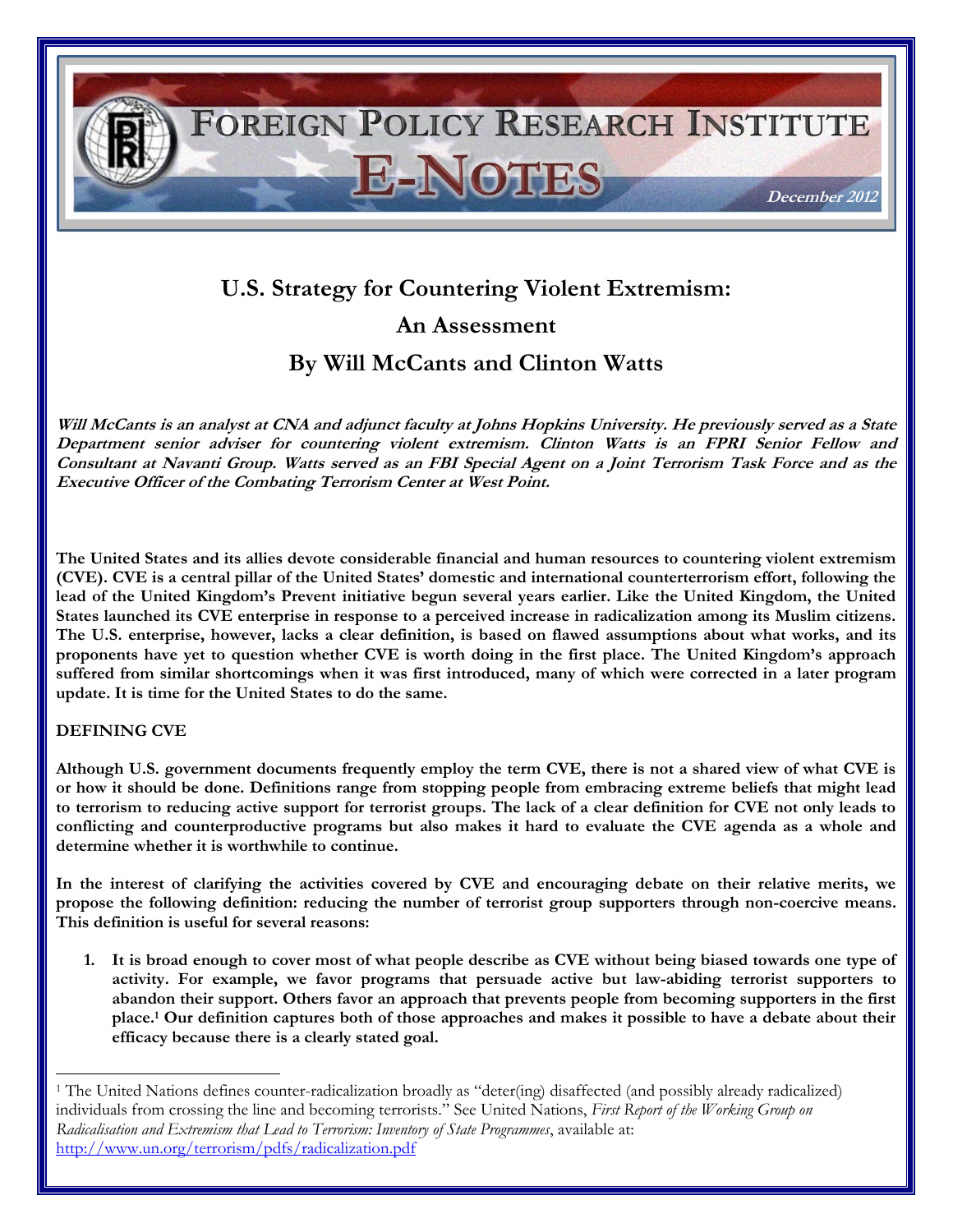- **2. The definition is broad enough to include support for any kind of terrorist organization but narrow enough to exclude support for other kinds of violent organizations like insurgent groups and gangs, which don't primarily attack civilians for larger political objectives (the definition of terrorism).**
- **3. The definition suggests a metric: reducing the number of a terrorist group's supporters. The focus is not on reducing support for ideas, which is difficult to judge, but rather support for specific organizations that embody those ideas and seek their realization, which is easier to document and more closely related to criminal behavior.**
- **4. The definition excludes coercive kinds of "countering" activity that are better left to law enforcement and militaries (e.g. arresting, killing).**
- **5. The definition tacitly acknowledges that there is a spectrum of organized support, ranging from lone wolves to bona fide members of a terrorist group. Moreover, support does not necessarily imply criminal behavior. The "supporter" label applies to anyone who actively promotes a terrorist group's program and actions.**

**As the last point suggests, there are a range of supporters. We categorize them into two broad types: law-abiding supporters and law-breaking supporters. Obviously, what constitutes "law abiding" and "law breaking" depends on the laws of the country in which the supporters live. The law-breaking supporters can be further divided into mobilized (those who have not gotten caught) and demobilized (those who are in custody).** 

**One final distinction is worth keeping in mind before we proceed: there is a difference between sympathy for and support for terrorist organizations. Sympathizers agree with the words and deeds of a terrorist organization but do not actively promote those words and deeds. They are the people that show up on Pew and Gallup polls expressing sympathy for al-Qaeda. Sympathizers can certainly become supporters but they have not done so yet.**

#### **WAYS TO REDUCE SYMPATHY AND SUPPORT**

**People sympathize with a terrorist group because they believe the cause is justified, there are no other means to achieve it, and the terrorist group does more good than harm. Change one of these perceptions and sympathy decreases.** 

**There are several ways to change these perceptions, ranging from easy to difficult: let the terrorist group undermine itself; actively point out inconsistencies between a group's message and actions; make sure no one hears the terrorist group's messages (e.g. by shutting down radical Internet websites); provide positive information about the terrorist group's targets that contradicts the terrorist group's messages about the targets (e.g. spreading good news about America); and, most difficult, solve the underlying problems that push people to sympathize with terrorist organizations. Polls, focus groups, and sentiment tracking are ways to assess how effective your efforts are.** 

**CVE programs that seek to reduce sympathy for terrorist organizations are premised on the assumption that reducing sympathy leads to a reduced support. This is not necessarily true, at least in the short term. For example, sympathy for al-Qaeda has fallen steadily over the past decade but it still attracts a steady stream of supporters.**

**The task of reducing the number of terrorist group supporters is often left to law enforcement and the military because people view non-incarcerated supporters of all stripes as irredeemable. It is true that supporters are harder to reach but there are ways to turn them around, particularly if they have not engaged in criminal activity. Exposing them to criticisms of ex-terrorists and non-violent extremists can be effective, as is derogatory information about terrorist group members. Interventions by law enforcement can also work, especially if done with one's peers, family, and respected figures in the community. Most difficult, the government or NGOs can provide law-abiding supporters with positive, alternative outlets for their activism. If supporters have engaged in criminal activity, amnesty and exit programs can work. If they have been arrested, it helps to separate them from more committed radicals and facilitate their transition back to society.** 

**Unless supporters are incarcerated, tracking success in reducing their numbers is more difficult than tracking success in reducing sympathy. The number of people who support terrorist groups is much smaller than the number of sympathizers and they are indistinguishable in polls. It is not impossible, however, to come up with a**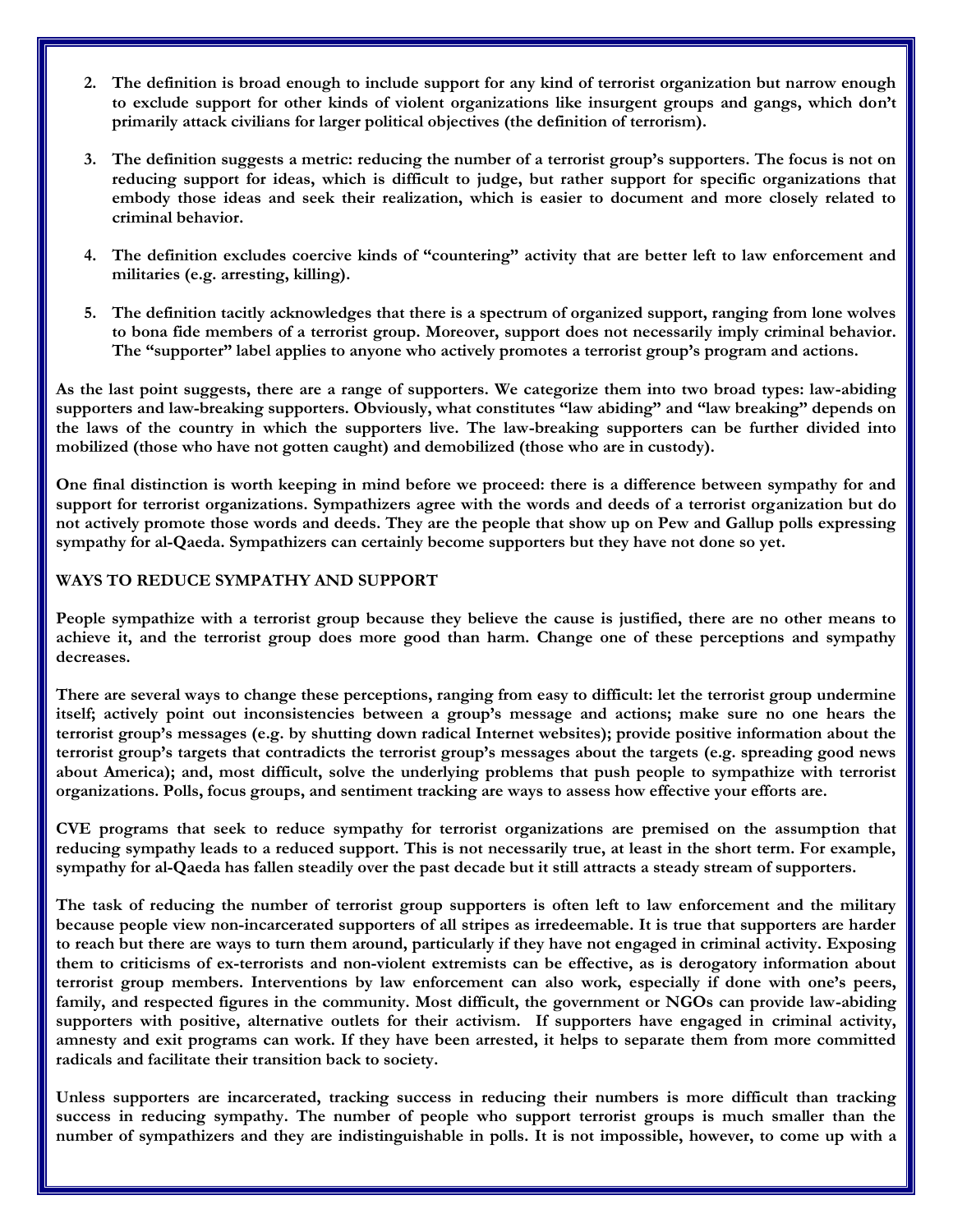**rough estimate, particularly when many terrorist group supporters are active online. Combining this kind of publicly-available information with various kinds of intelligence can give a sense of the overall number.** 

**Although there are various ways to reduce sympathy and support, not all of them are worth doing. In most cases we favor using methods that are most amenable to assessment in the near term and have the fewest downsides.** 

# **THE U.S. CVE INITIATIVE**

**The U.S. CVE initiative aims to reduce the number of sympathizers and demobilized supporters. Law-abiding supporters and mobilized supporters are left to law enforcement and, overseas, the military. In addition, the United States seeks to reduce the number of people vulnerable to becoming sympathizers. The government's primary approaches are "challenging justifications for violence," "promoting the unifying and inclusive vision of…American ideals," and providing support to vulnerable individuals in communities targeted for terrorist recruitment. For each type of activity, the United States encourages local communities targeted by terrorist organizations to play a leading role in carrying out these approaches.<sup>2</sup>**

**There are at least two major problems with this strategy. Anyone can potentially sympathize with a terrorist organization if the conditions are right. By framing the problem this way, you risk alienating a broad swathe of people, as the United Kingdom found several years ago in its treatment of British Muslims. Similarly, the current administration exclusively focuses its domestic CVE efforts on Muslims, endeavoring to inoculate them against al-Qaeda propaganda—or "building resilience" as it is called. This approach assumes that American Muslims are actually susceptible to this propaganda in large numbers when in fact that has not proven the case.**

**Another downside to focusing on "potentials" or "vulnerables" is that you cannot prove how many "potentials" or**  "vulnerables" did not become terrorists as a result of your program. They might have been just fine without it. **Teaching women English, a common CVE program overseas, is a worthy thing to do for a host of reasons but no one can demonstrate how it ends support for terrorism.**

**The second major problem with the U.S. CVE agenda is that the U.S. government has no interest in turning around law-abiding supporters of terrorist organizations. This is particularly a problem domestically because U.S. law enforcement has no incentives to stop young kids from ruining their lives and every incentive to build cases against them or to recruit them to build cases against their friends. Contrast this to the approach to gang violence in Boston where the police work with families and community leaders to confront individual gang members in an attempt to turn them and their peers around.** 

**What if the United States treated the problem of AQ support domestically like it treats supporters of white hate groups? What would its CVE program look like? It would aim to decrease the public's sympathy for the group and seek to turn around the group's law-abiding and incarcerated supporters rather than reaching out to the broader**  white communities of which they are a part. This approach is commensurate with the threat; its success can be **measured; it carries less risk of alienating communities from which terrorists arise; it undermines the narrative that these communities are potential threats; and it is far less threatening to civil liberties than the current approach.**

**All that said, we are not sanguine about the possibility of turning around law-abiding or incarcerated supporters of terrorist groups in the United States. It is incredibly difficult, particularly given the intractable nature of larger political problems that drive some forms of terrorism. Moreover, recommending that the U.S. government reorient its domestic CVE policy toward dissuading law-abiding and incarcerated terrorist group supporters does not mean that the government is the best suited to do it. Neither does it imply a certain way to go about it nor does it mean that this approach will work in every country. Every context will require a unique blend of policy prescriptions.** 

## **THREE FLAWED MODELS**

 $\overline{\phantom{a}}$ 

<sup>2</sup> See the National Strategy for Empowering Local Partners to Prevent Violent Extremism in the United States, August 2011 [\(http://www.whitehouse.gov/sites/default/files/empowering\\_local\\_partners.pdf\)](http://www.whitehouse.gov/sites/default/files/empowering_local_partners.pdf), and the Strategic Implementation Plan for Empowering Local Partners to Prevent Violent Extremism in the United States, December 2011 [\(http://www.whitehouse.gov/sites/default/files/sip-final.pdf\)](http://www.whitehouse.gov/sites/default/files/sip-final.pdf).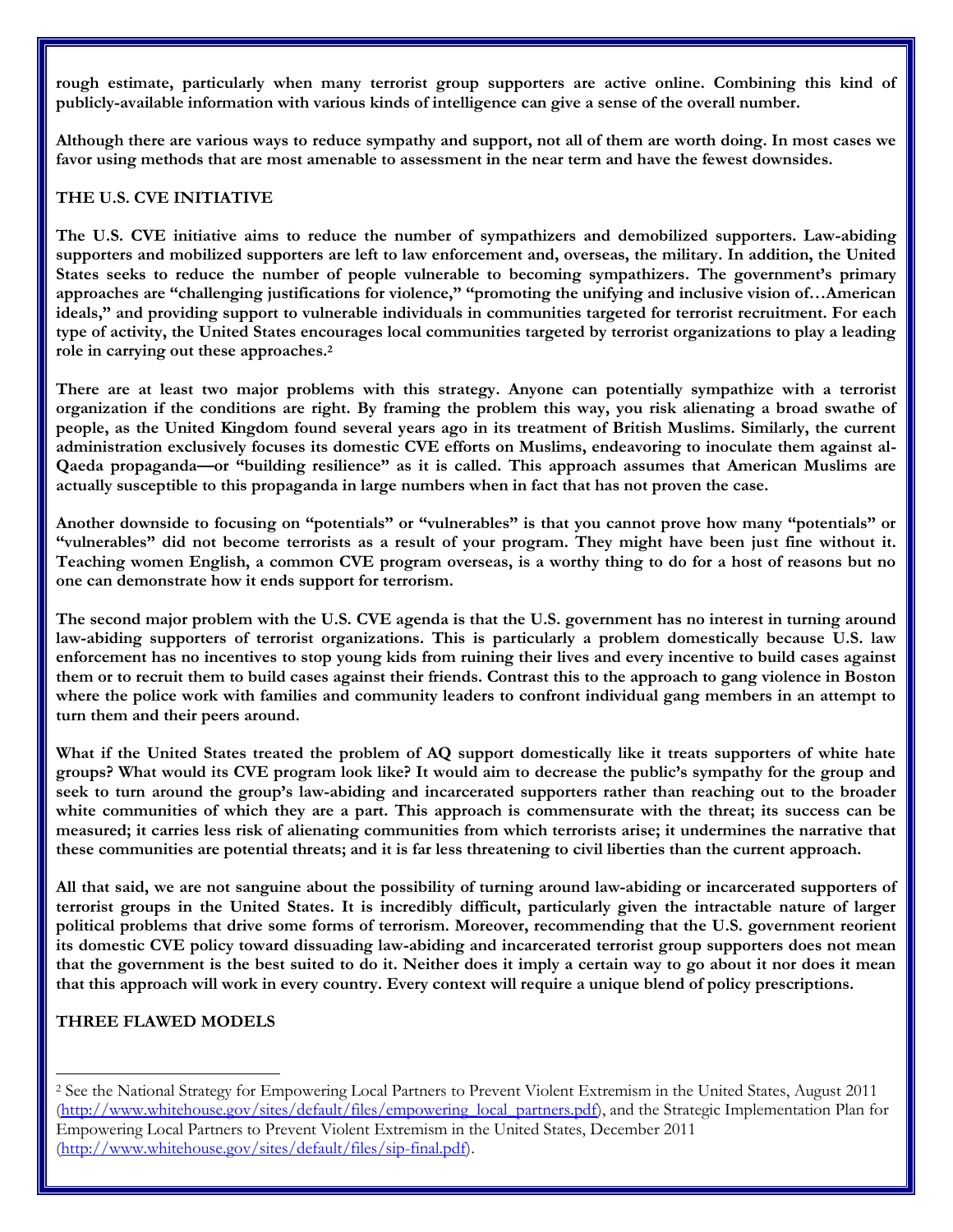Given its focus on vulnerable populations, it is not surprising that the U.S. CVE strategy combines three population**centric approaches to fighting violent extremism: U.S. counterinsurgency doctrine, the United Kingdom's Prevent model, and U.S. law enforcement's Community Oriented Policing model. None of these three popular strategies appropriately assesses and counters the U.S. homegrown extremist threat because each model rests on assumptions that prove faulty in the U.S. context of CVE.** 

**The "whole-of-government" approach advocated in the White House CVE implementation plan repeats counterinsurgency mantras popular during the 2009-2010 timeframe, advocating a "surge" to "win hearts and minds" of vulnerable populations—namely the U.S. Muslim population. The United States is not fighting a subversive Muslim insurgency in the homeland, and the call to "win hearts and minds" is unnecessary as American Muslim hearts and minds, while likely irritated by the incessant scrutiny of their communities, have not been lost. Equally frustrating is that the model contains the faulty assumptions of past failed counterinsurgency strategies, namely 1) that more actions done poorly across many bureaucracies are better than fewer actions done well by a handful of experienced agencies; and 2) coordination of many actions across many agencies to counter a complex threat will occur easily and sufficiently to keep pace with an evolving threat.** 

**The large-scale approach assigns many tasks to many agencies to counter a recruiting problem that produces only dozens of wannabe terrorists annually. In doing so, the U.S. CVE enterprise dilutes the collective capacity of government as a whole. Each agency assigned an interagency CVE task cannot focus on performing their primary task to the best of their ability and instead must engage in many tasks of limited consequence and low impact. For example:**

- **The strategy designates U.S. Attorneys as the lead for CVE in their jurisdictions, which distracts them from their primary duty to prosecute criminals and terrorists in U.S. court. The approach turns U.S. Attorneys into diplomats, glad-handing community leaders when they can more effectively serve their communities by using their precious time and limited resources to tackle the overwhelming case load of corrupt bankers, Internet predators, and drug traffickers – all of which have a more detrimental impact on American society than an occasional violent extremist.**
- **The strategy tasks agencies like the Departments of Education and Health and Human Services, which have limited resources and incredible challenges to tackle far outside the sphere of counterterrorism. The Department of Education should focus on improving inner-city education and restoring American student competitiveness in math and science rather than trying to find a dozen troubled youth googling "al Qaeda." Health and Human Services can do more to counter radicalization by addressing the rising rates of teenage depression and childhood obesity – two likely yet unexplored factors that contribute indirectly to social isolation and lone actor violence. But, this should not be framed as counterterrorism.**

**The second model inappropriately inserted into the White House CVE strategy is the U.K. Prevent Model. The United Kingdom recognized after the 2005 London subway bombings that it needed to prevent local Muslims from joining al-Qaeda's cause. The United Kingdom, a nation with large Muslim Diaspora populations not fully integrated in British society, recognized a critical need to directly engage with Muslim communities to discern their grievances in hopes of ameliorating them.** 

**The U.S. duplication of the U.K. Prevent strategy is ill-advised for three reasons. First, Muslim community composition and integration in the United States varies wildly from what one finds in the United Kingdom. American Muslims are not in the same position as British Muslims. Second, critics in the U.K. criticized their governments Prevent strategy for "securitizing" the Muslim population—making normal citizens feel like a security threat. Finally, the initial Prevent strategy was too expansive in scope and funded programs that could not be proven effective. In recent years, the United Kingdom has scaled back its CVE efforts and published lessons learned from its initial Prevent strategy, outlining several objectives for refining future British CVE efforts. The revised strategy calls for:** 

- **a clear definition of the terms "extremism" and "extremist;"**
- **an assessment of where CVE efforts are most effective and efficient in preempting terrorist recruitment;**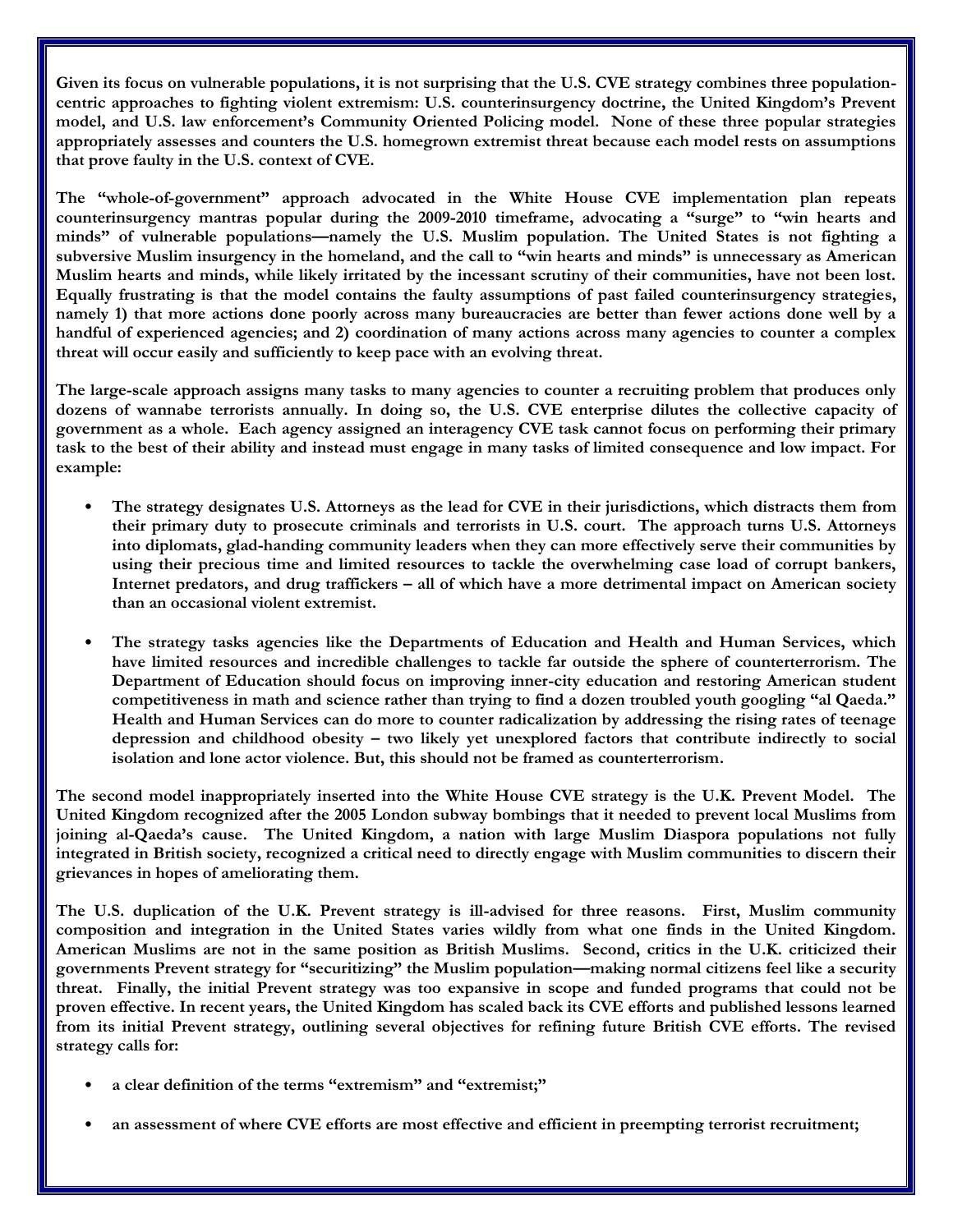- **integrating CVE efforts in the virtual and physical environments where al-Qaeda recruitment is taking place; and**
- **designing CVE projects to address terrorist recruitment in specific populations with an emphasis on predetermined measures of project performance and effectiveness.<sup>3</sup>**

**The U.S. CVE strategy is several years behind the United Kingdom because it has adopted the early Prevent strategies while ignoring the program's lessons learned and failing to adjust for the marked difference between the U.S. and U.K. Muslim populations.** 

**The third concept found in the White House CVE strategy is the Community Oriented Policing (COP) model instituted across the U.S. during law enforcement's era of tackling gangs and narcotics distribution networks. At a time of economic austerity and police budget cuts, local law enforcement has transformed these programs into Community Oriented Policing for Muslims. This modified COP approach also has several drawbacks when morphed for CVE purposes. Violent Muslim extremists in the United States are usually not a part of the broader Muslim community—they more often interact virtually than physically with terrorist propaganda and recruiters, they rarely operate in groups (at least in recent years), and they often evade the notice of their parents and neighbors. COP programs routinely rely on families (parents) to police their children. Whether in Columbine or in 9 Somali youth in Minneapolis, parents are notoriously poor at detecting emerging violence from their kids, especially violence emanating from young, socially-isolated perpetrators.** 

**The COP approach may inadvertently create a "D.A.R.E. effect" in the communities it encounters. Some research suggests that during the 1980s and 1990s law enforcement education programs about the evils of drugs inadvertently piqued the curiosity of students about illegal narcotics. Most young people in the United States have little or no exposure to al-Qaeda's propaganda. Aggressively informing U.S. communities about al-Qaeda propaganda might result in a similar outcome as the War on Drug's D.A.R.E. program (obviously, on a much smaller scale) as a result of greater exposure to al-Qaeda's message and the repeated warnings to stay away from it, which only encourages curiosity.** 

**Finally, the COP approach sends the wrong signal to Muslim communities. The White House is sensitive to the securitization problem and says so in its strategy. But it proceeds nonetheless to focus almost exclusively on Muslims. The subtext remains: You Muslims are a potential threat and we, the government, have to co-opt you. As seen in the first iteration of the U.K. Prevent model, this approach isolates already marginal communities even further. The approach risks perpetuating the "us-versus-them" dichotomy the White House is trying to overcome.**

**How Can the United States Improve Its CVE Strategy?**

 $\overline{\phantom{a}}$ 

**As the Obama Administration prepares for a second term, it needs to reconsider its domestic CVE enterprise. The primary question to answer is whether a CVE program is necessary. If the recruitment problem is small enough for law enforcement to manage through traditional means, it should be left to do so. If not, then the U.S. might consider the following changes to its CVE program:** 

- **1. Clearly define the meaning of CVE and delineate a spectrum of support for terrorism, explaining where on the spectrum the USG can usefully focus its efforts.**
- **2. Stop focusing on vulnerable populations. Continue to focus on reducing sympathy for terrorist organizations and deradicalizing incarcerated supporters.**
- **3. Consider expanding CVE to include non-coercive programs that address law-abiding supporters of terrorist groups. Even if a law-abiding supporter breaks anti-terrorism laws by doing something relatively harmless, like translating a document, consider using it as leverage to get him or her to turn their lives around. The aims of this strategy are measurable and self-reinforcing as each law-abiding supporter turned will provide**

<sup>3</sup> See the United Kingdom, *Prevent Strategy -* Presented to Parliament by the Secretary of State for the Home Department, June 2011. Available at: [http://www.homeoffice.gov.uk/publications/counter-terrorism/prevent/prevent-strategy/prevent](http://www.homeoffice.gov.uk/publications/counter-terrorism/prevent/prevent-strategy/prevent-strategy-review?view=Binary)[strategy-review?view=Binary](http://www.homeoffice.gov.uk/publications/counter-terrorism/prevent/prevent-strategy/prevent-strategy-review?view=Binary)